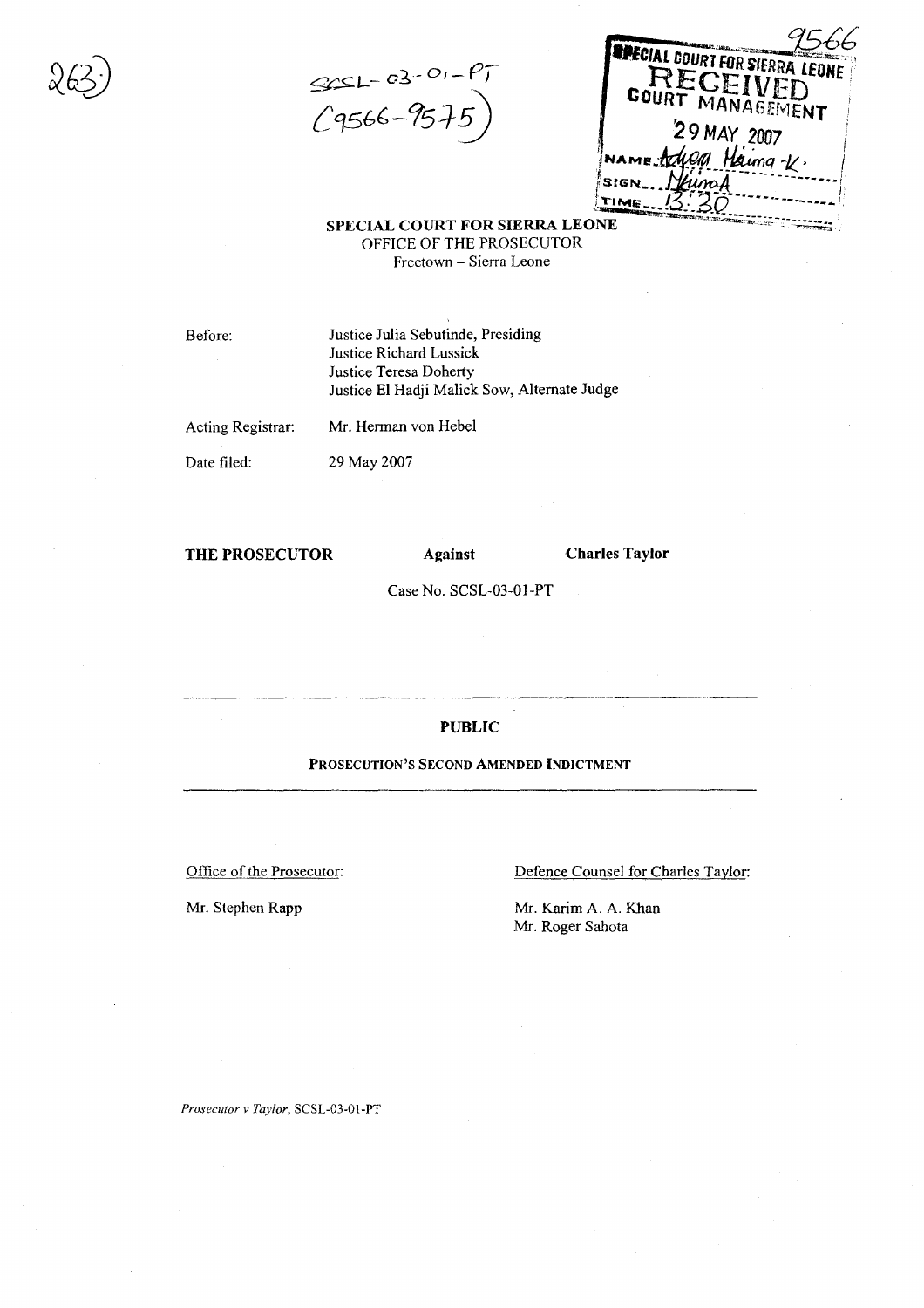## THE SPECIAL COURT FOR SIERRA LEONE

### CASE NO. SCSL- 2003- 01- PT

#### THE PROSECUTOR

Against

## CHARLES GHANKAY TAYLOR also known as DANKPANNAH CHARLES GHANKAY TAYLOR also known as DANKPANNAH CHARLES GHANKAY MACARTHUR TAYLOR

## SECOND AMENDED INDICTMENT

The Prosecutor, Special Court for Sierra Leone, under Article 15 of the Statute of the Special Court for Sierra Leone (the Statute) charges:

# CHARLES GHANKAY TAYLOR also known as (aka) DANKPANNAH CHARLES GHANKAY TAYLOR aka DANKPANNAH CHARLES GHANKAY MACARTHUR TAYLOR

with CRIMES AGAINST HUMANITY, VIOLATIONS OF ARTICLE 3 COMMON TO THE GENEVA CONVENTIONS AND OF ADDITIONAL PROTOCOL II and OTHER SERIOUS VIOLATIONS OF INTERNATIONAL HUMANITARIAN LAW, in violation of Articles 2, 3 and 4 of the Statute as set forth below:

#### THE ACCUSED

1. CHARLES GHANKAY TAYLOR aka DANKPANNAH CHARLES GHANKAY TAYLOR aka DANKPANNAH CHARLES GHANKAY MACARTHUR TAYLOR (the ACCUSED) was born on 27 or 28 January 1948 at Arthington in the Republic of Liberia.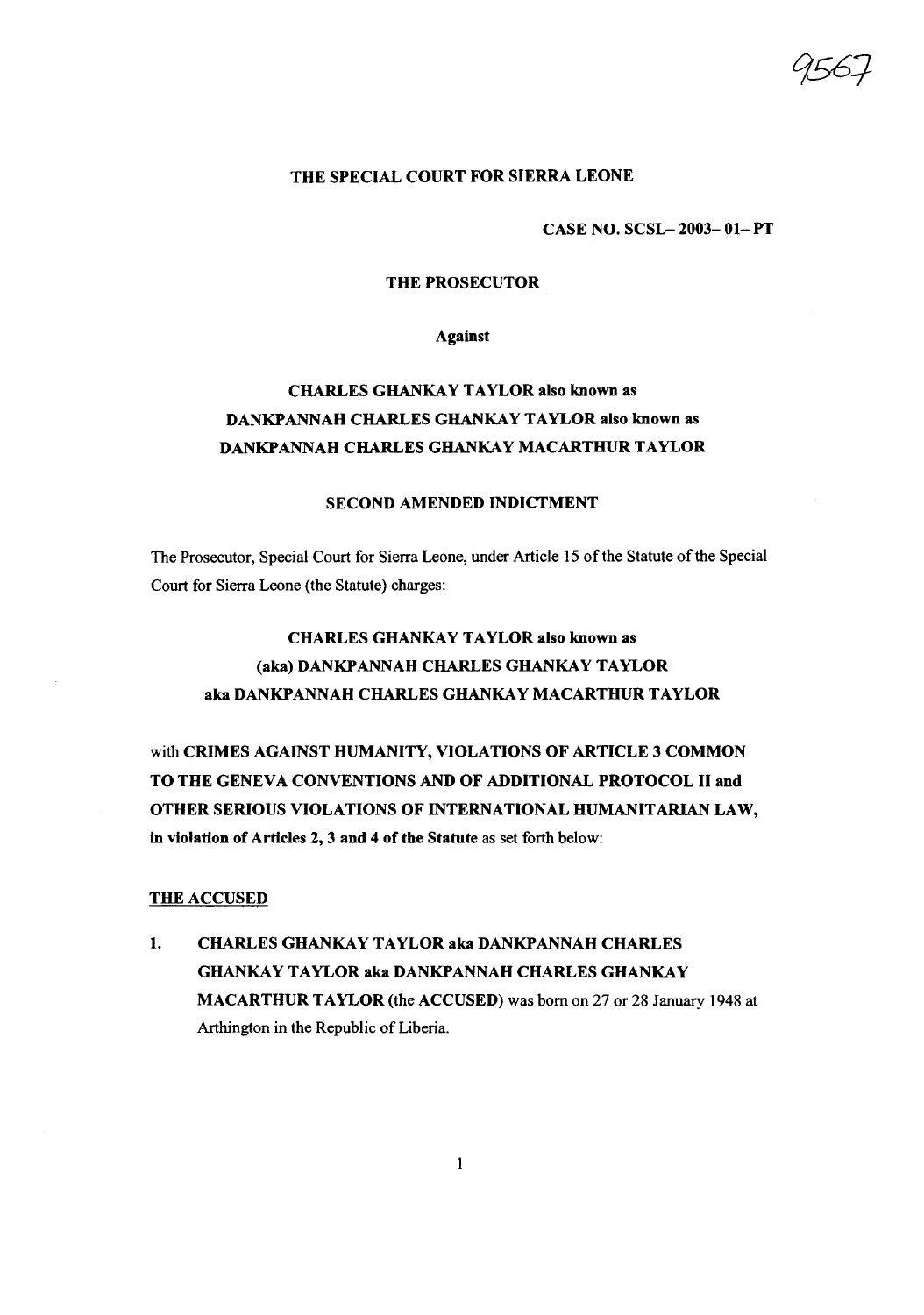- 2. From the late 1980's the ACCUSED was the Leader or Head ofthe National Patriotic Front of Liberia (NPFL), an organized armed group.
- 3. From 2 August 1997 until about II August 2003, the ACCUSED was the President of the Republic of Liberia.
- 4. Paragraphs I through 3 are incorporated by reference in CHARGES below.

## **CHARGES**

By his acts or omissions in relation to the below described events, the ACCUSED, pursuant to Article 6.1. and, or alternatively, Article 6.3. of the Statute, is individually criminally responsible for the crimes alleged below:

## TERRORIZING THE CIVILIAN POPULATION

COUNT 1: Acts of Terrorism, a VIOLATION OF ARTICLE 3 COMMON TO THE GENEVA CONVENTIONS AND OF ADDITIONAL PROTOCOL II, punishable under Article 3.d. of the Statute.

## PARTICULARS

5. Members of the Revolutionary United Front (RUF), Armed Forces Revolutionary Council (AFRC), AFRC/RUF Junta or alliance, and/or Liberian fighters, including members and ex-members of the NPFL (Liberian fighters), assisted and encouraged by, acting in concert with, under the direction and/or control of, and/or subordinate to the ACCUSED, burned civilian property, and committed the crimes set forth below in paragraphs 6 through 31 and charged in Counts 2 through 11, as part of a campaign to terrorize the civilian population of the Republic of Sierra Leone.

#### Burning

6. Between about 30 November 1996 and about 18 January 2002, members ofRUF, AFRC, AFRC/RUF Junta or alliance, and/or Liberian fighters, assisted and encouraged by, acting in concert with, under the direction and/or control of, and/or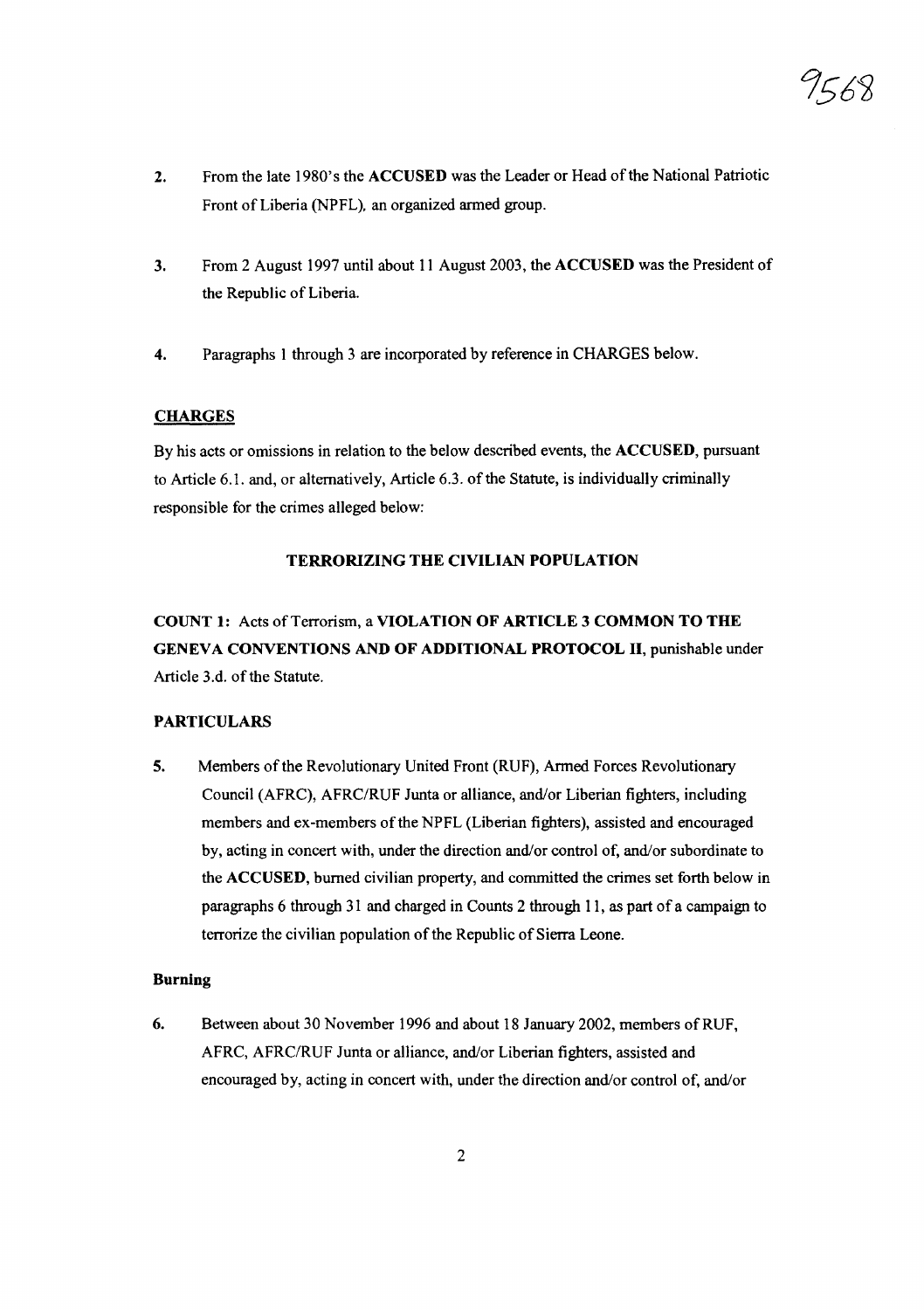subordinate to the ACCUSED, engaged in widespread destruction of civilian property by burning, including the following:

## Kono District

7. Between about 1 February 1998 and about 31 December 1998, in various locations, including Koidu, Tombodu or Tumbodu, Sewafe or Njaima Sewafe, Wendedu and Bumpe;

## Freetown and Western Area

8. Between about 21 December 1998 and about 28 February 1999, in locations throughout Freetown, including Kissy and eastern Freetown and the Fourah Bay, Upgun, State House, Calaba Town, Kingtom and Pademba Road areas ofthe city, and Hastings, Goderich, Kent, Grafton, Wellington, Turnbo, Waterloo and Benguema in the Western Area.

## UNLAWFUL KILLINGS

COUNT 2: Murder, a CRIME AGAINST HUMANITY, punishable under Article 2.a. of the Statute;

In addition, or in the alternative:

COUNT 3: Violence to life, health and physical or mental well-being of persons, in particular murder, a VIOLATION OF ARTICLE 3 COMMON TO THE GENEVA CONVENTIONS AND OF ADDITIONAL PROTOCOL II, punishable under Article 3.a. of the Statute.

## PARTICULARS

9. Between about 30 November 1996 and about 18 January 2002. members ofRUF, AFRC, AFRC/RUF Junta or alliance, and/or Liberian fighters, assisted and encouraged by, acting in concert with, under the direction and/or control of, and/or subordinate to the ACCUSED, throughout Sierra Leone, unlawfully killed an unknown number of civilians, including the following: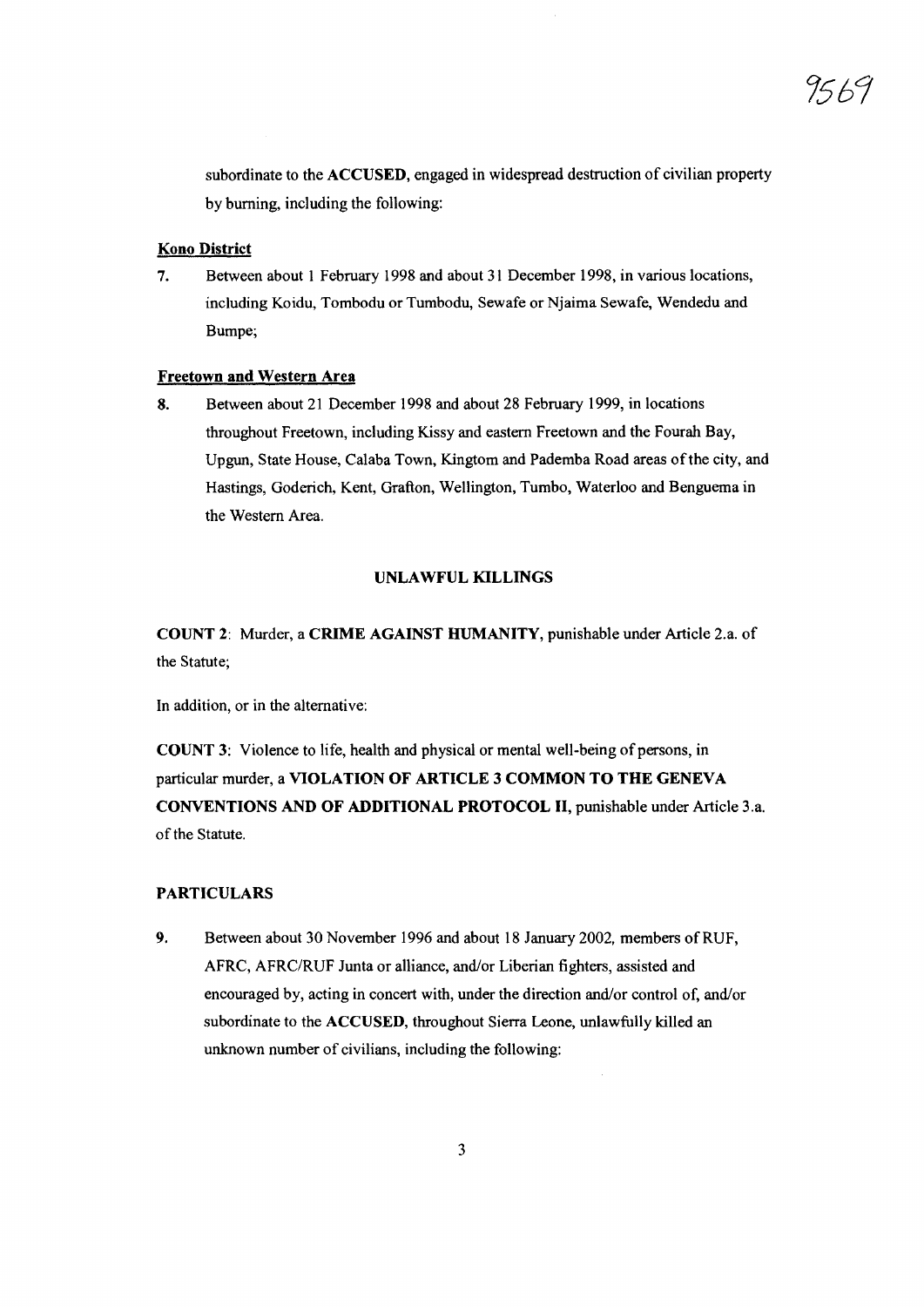#### Kenema District

10. Between about 25 May 1997 and about 31 March 1998, in various locations, including Kenema town and the Tongo Fields area;

#### Kono District

11. Between about 1 February 1998 and about 31 January 2000, in various locations, including Koidu, Tombodu or Tumbodu, Koidu Geiya or Koidu Gieya, Koidu Burna, Yengema, Paema or Peyima, Bomboa fuidu, Bumpe, Nimikoro or Njaima Nimikoro and Mortema;

#### Kailahun District

12. Between about 1 February 1998 and about 30 June 1998, in various locations, including Kailahun town;

#### Freetown and Western Area

13. Between about 21 December 1998 and 28 February 1999, in locations throughout Freetown, including the State House, Kissy, Fourah Bay, Upgun, Calaba Town, Allen Town and Tower Hill areas of the city, and Hastings, Wellington, Tumbo, Waterloo and Benguema in the Western Area.

#### SEXUAL VIOLENCE

COUNT 4: Rape, a CRIME AGAINST HUMANITY, punishable under Article 2.g. ofthe Statute;

And:

COUNT 5: Sexual slavery, a CRIME AGAINST HUMANITY, punishable under Article 2.g. of the Statute;

In addition, or in the alternative:

COUNT 6: Outrages upon personal dignity, a VIOLATION OF ARTICLE 3 COMMON TO THE GENEVA CONVENTIONS AND OF ADDITIONAL PROTOCOL II, punishable under Article 3.e. of the Statute.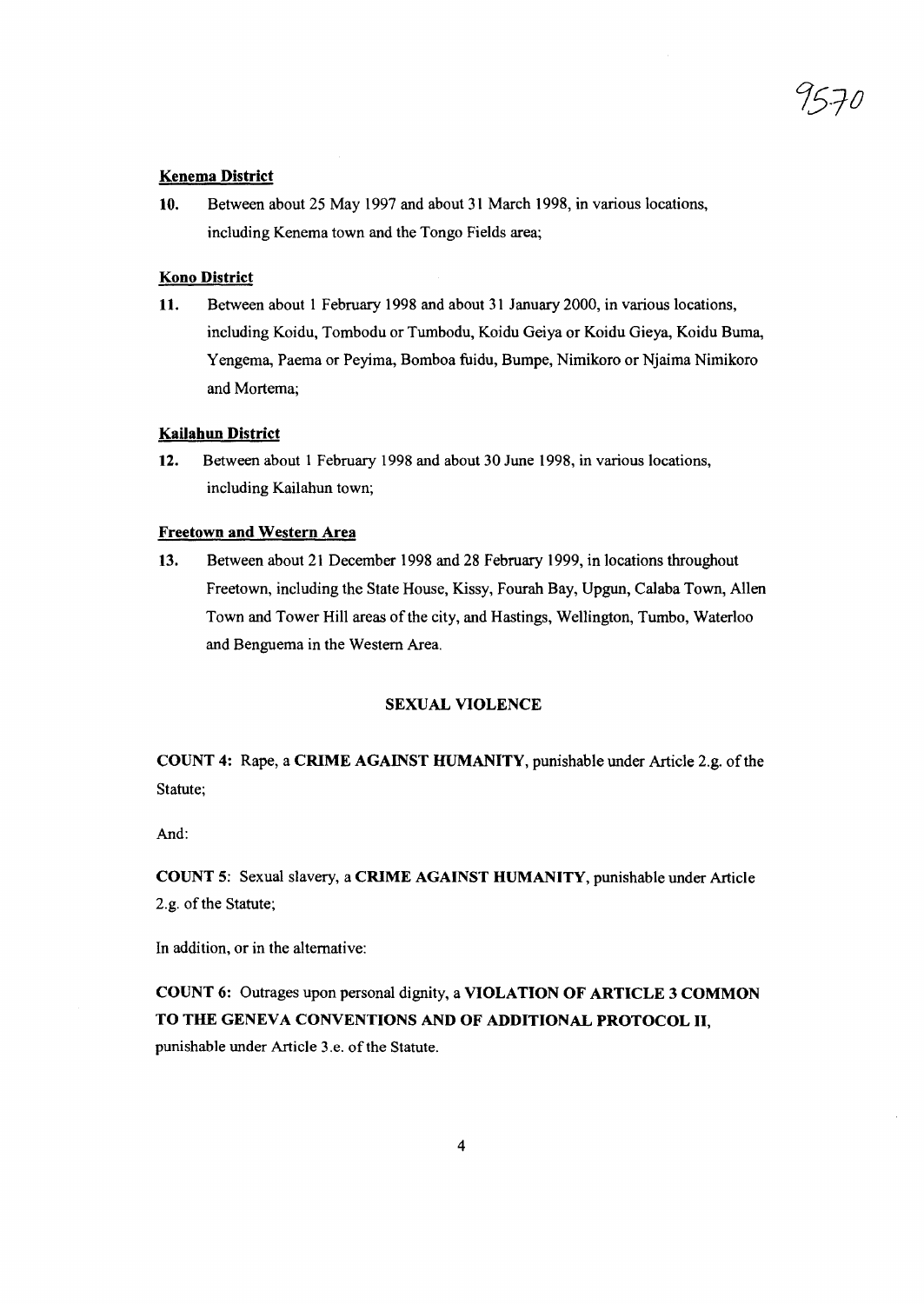## PARTICULARS

14. Between about 30 November 1996 and about 18 January 2002, members of RUF, AFRC, AFRC/RUF Junta or alliance, and/or Liberian fighters, assisted and encouraged by, acting in concert with, under the direction and/or control of, and/or subordinate to the ACCUSED, committed widespread acts of sexual violence against civilian women and girls, including the following:

#### Kono District

15. Between about 1 February 1998 and about 31 December 1998, raped an unknown number of women and girls in various locations, including Koidu, Tombodu or Tumbodu, Wondedu and AFRC and/or RUF camps such as "Superman Ground", "Guinea Highway" and "PC Ground"; abducted an unknown number of women and girls from various locations within the District, or brought them from locations outside the District, and used them as sex slaves;

#### Kailahun District

16. Between about 30 November 1996 and about 18 January 2002, raped an unknown number of women and girls in locations throughout Kailahun District; abducted many victims from other areas of the Republic of Sierra Leone, brought them to locations throughout the District, and used them as sex slaves;

#### Freetown and Western Area

17. Between about 21 December 1998 and about 28 February 1999, raped an unknown number of women and girls throughout Freetown and the Western area, and abducted an unknown number of women and girls and used them as sex slaves.

## PHYSICAL VIOLENCE

COUNT 7: Violence to life, health and physical or mental well-being of persons, in particular cruel treatment, a VIOLATION OF ARTICLE 3 COMMON TO THE GENEVA CONVENTIONS AND OF ADDITIONAL PROTOCOL II, punishable under Article 3.a. of the Statute;

In addition, or in the alternative: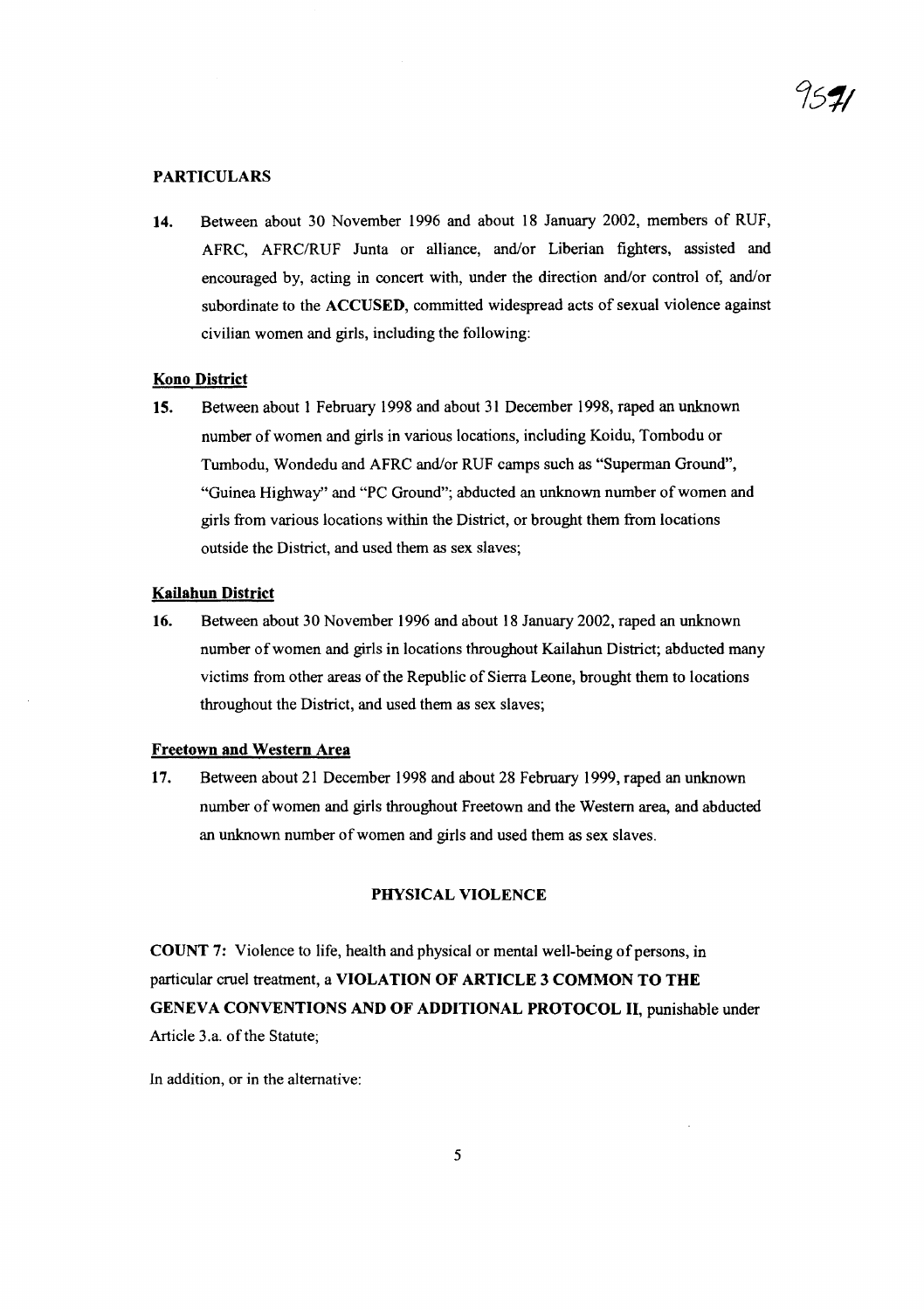1'572

COUNT 8: Other inhumane acts, a CRIME AGAINST HUMANITY, punishable under Article 2.i. of the Statute.

## PARTICULARS

18. Between about 30 November 1996 and about 18 January 2002, members of RUF, AFRC, AFRC/RUF Junta or alliance, and/or Liberian fighters, assisted and encouraged by, acting in concert with, under the direction and/or control of, and/or subordinate to the ACCUSED, committed widespread acts of physical violence against civilians, including the following:

## Kono District

19. Between about 1 February 1998 and about 31 December 1998, mutilated and beat an unknown number of civilians in various locations, including Tombodu or Tumbodu, Kaima or Kayima and Wondedu. The mutilations included cutting off limbs and other body parts and carving "AFRC" and "RUF" on the bodies of the civilians;

## Kailahun District

20. Between about 30 November 1996 and about 18 January 2002, beat an unknown number of civilians in locations throughout the District;

#### Freetown and Western Area

21. Between about 21 December 1998 and about 28 February 1999, mutilated and beat an unknown number of civilians in various areas of Freetown, including the northern and eastern areas of the city, the Kissy area around the State House, Fourah Bay, Upgun and the Kissy mental hospital, and Hastings, Wellington, Turnbo, Waterloo and Benguema in the Western Area. The mutilations included cutting off limbs.

## CHILD SOLDIERS

COUNT 9: Conscripting or enlisting children under the age of 15 years into armed forces or groups, or using them to participate actively in hostilities, an OTHER SERIOUS VIOLATION OF INTERNATIONAL HUMANITARIAN LAW, punishable under Article 4.c. of the Statute.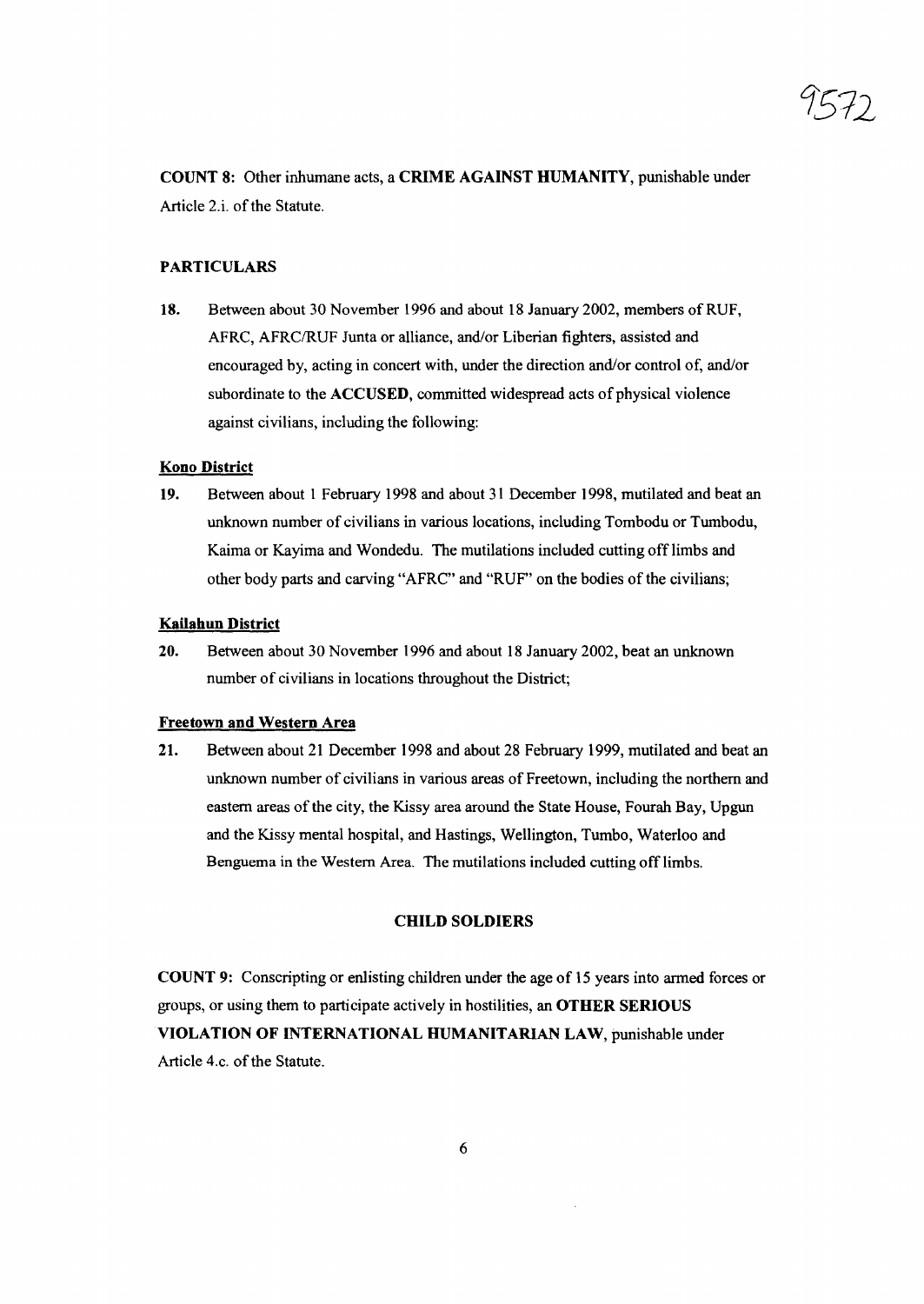## PARTICULARS

22. Between about 30 November 1996 and about 18 January 2002, throughout the Republic of Sierra Leone, members of RUF, AFRC, AFRC/RUF Junta or alliance, and/or Liberian fighters, assisted and encouraged by, acting in concert with, under the direction and/or control of, and/or subordinate to the ACCUSED, routinely conscripted, enlisted and/or used boys and girls under the age of 15 to participate in active hostilities. Many of these children were first abducted, then trained in AFRC and/or RUF camps in various locations throughout the country, and thereafter used as fighters.

#### ABDUCTIONS AND FORCED LABOUR

COUNT 10: Enslavement, a CRIME AGAINST HUMANITY, punishable under Article 2.c. of the Statute.

## PARTICULARS

23. Between about 30 November 1996 and about 18 January 2002, members ofRUF, AFRC, AFRC/RUF Junta or alliance, and/or Liberian fighters, assisted and encouraged by, acting in concert with, under the direction and/or control of, and/or subordinate to the ACCUSED, engaged in widespread and large scale abductions of civilians and use of civilians as forced labour, including the following:

#### Kenema District

24. Between about I July 1997 and about 28 February 1998, used an unknown number of civilians living in the District as forced labor in various locations such as the Tongo Fields area;

#### Kono District

25. Between about 1 February 1998 and about 18 January 2002, abducted an unknown number of civilians, and took them to various locations outside the District, or to locations within the District such as AFRC and/or RUF camps, Tombodu or Tumbodu, Koidu and Wondedu, and used them as forced labour;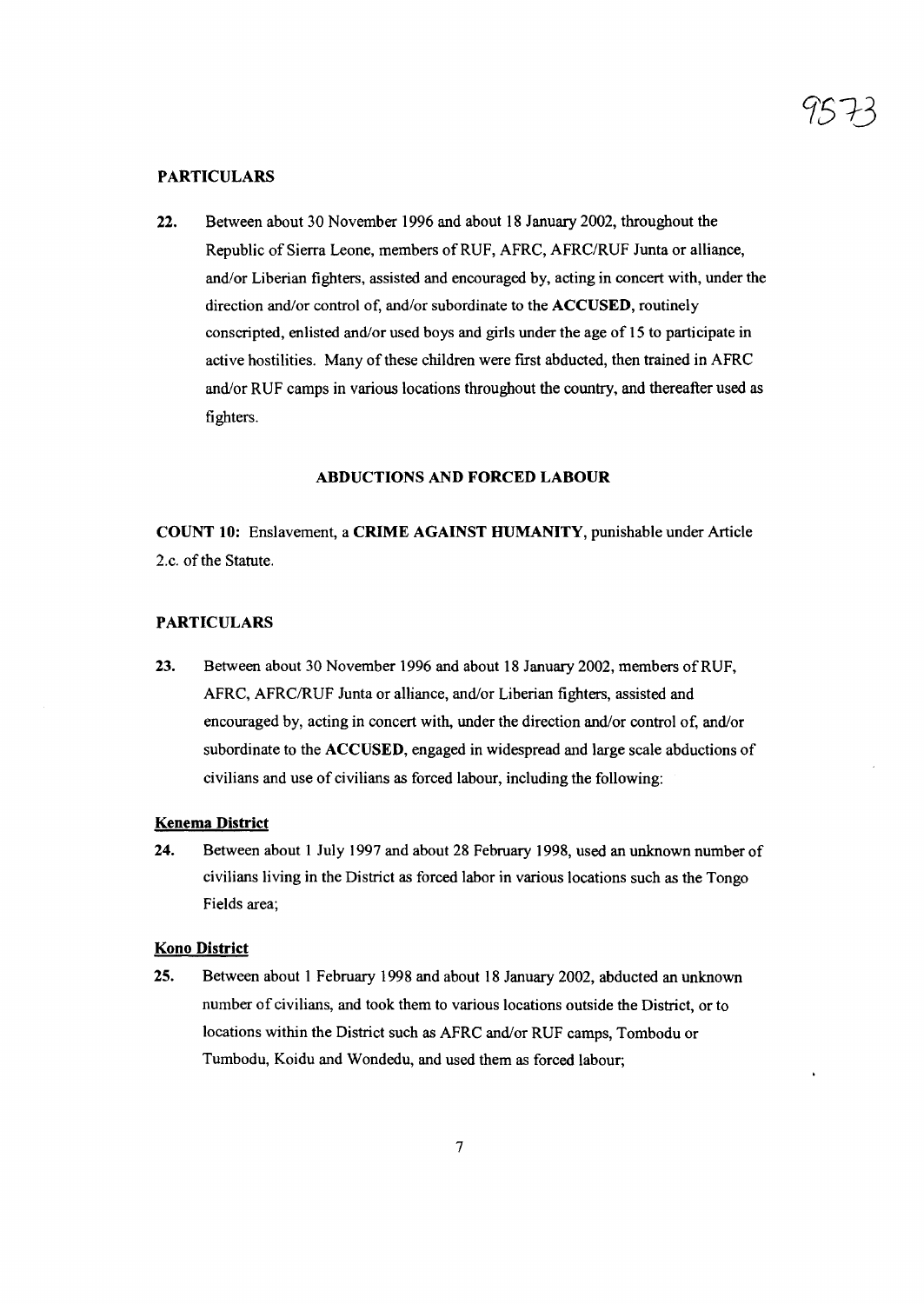# 9574

#### **Kailahun District**

26. Between about 30 November 1996 and about 18 January 2002, brought abducted civilian men, women and children to various locations within the District and used them and residents of the District as forced labour;

## Freetown and Western Area

27. Between about 21 December 1998 and about 28 February 1999, abducted an unknown number of civilians, including a large number of children, from locations throughout Freetown and the Western Area, and used them as forced labour.

## LOOTING

# COUNT 11: Pillage, a VIOLATION OF ARTICLE 3 COMMON TO THE GENEVA CONVENTIONS AND OF ADDITIONAL PROTOCOL II, punishable under Article 3.f. of the Statute.

## PARTICULARS

28. Between about 30 November 1996 and about 18 January 2002, members ofRUF, AFRC, AFRC/RUF Junta or alliance, and/or Liberian fighters, assisted and encouraged by, acting in concert with, under the direction and/or control of, and/or subordinate to the ACCUSED, engaged in widespread unlawful taking of civilian property, including the following:

## Kono District

29. Between about 1 February 1998 and about 31 December 1998, in various locations, including Koidu, Tombodu or Tumbodu and Bumpe;

#### Bombali District

30. Between about 1 February 1998 and about 30 April 1998, in various locations, including Makeni;

#### Port Loko District

30A. Between about 1 February 1998 and about 30 April 1998, in various locations, including Masiaka;